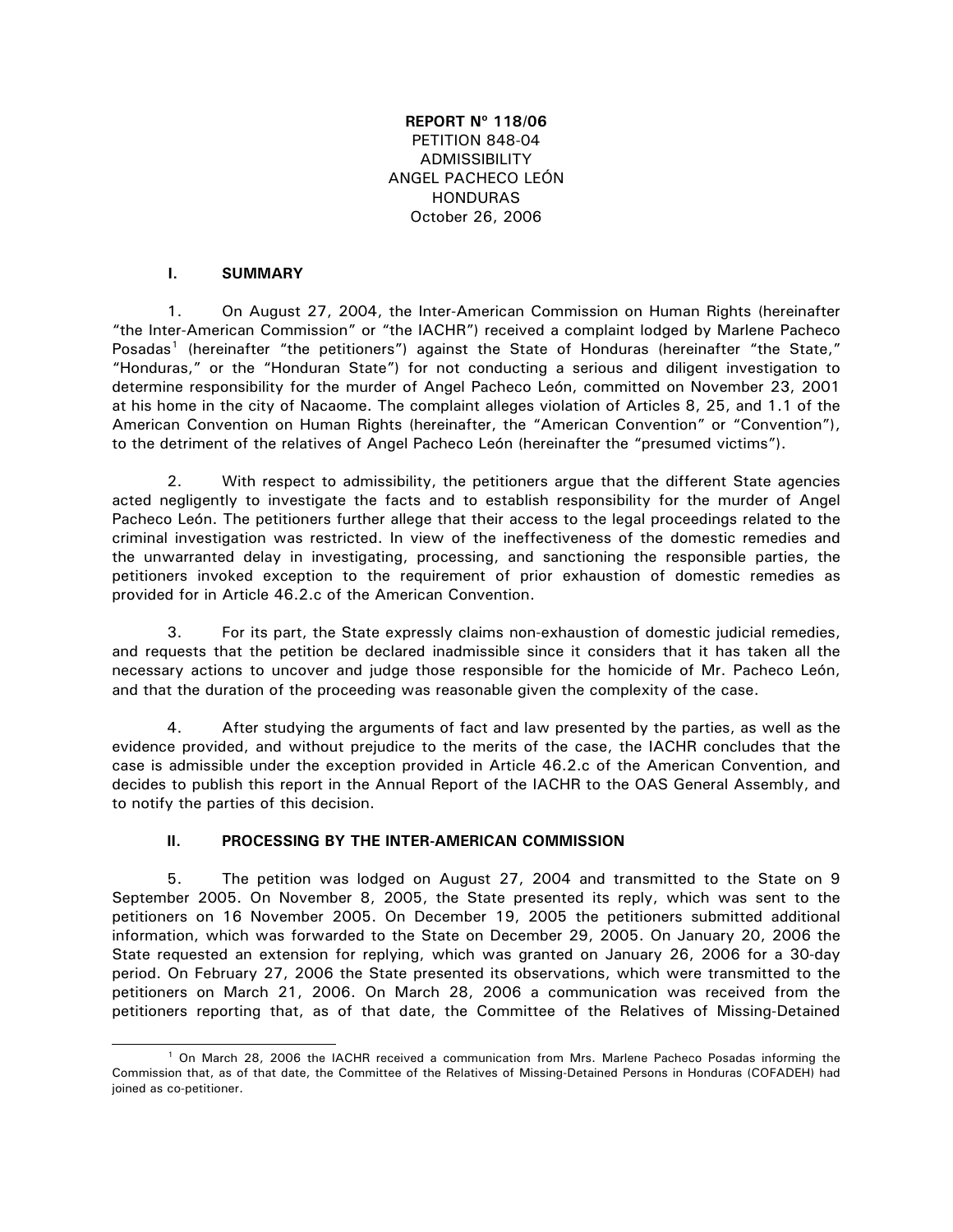Persons in Honduras *(Comité de Familiares de Detenidos Desaparecidos en Honduras)* (COFADEH) had joined as co-petitioner. On April 21, 2006 a reply was received from the petitioners, which was sent to the State on May 2, 2006. On May 30, 2006 a response was received from the State, which was forwarded to the petitioners on June 2, 2006.

# **III. POSITIONS OF THE PARTIES**

### **A. The petitioners**

6. The petitioners state that on November 23, 2001, at approximately 11:35 p.m., Angel Pacheco León was murdered at the entrance to his home, located in the city of Nacaome, Department of El Valle. Angel Pacheco León had won first place in the primary elections of the National Party in the Department of El Valle, and was a candidate in the November 25, 2001 elections for legislative representative (diputado) to the National Congress.

7. According to the petitioners, winning the primary elections in his party caused Angel Pacheco León a series of problems, which included difficulties in managing his electoral campaign and death threats. They explained that, after winning the primary, he was called to a meeting by high authorities of the National Party, at which time they demanded that he decline his candidacy for legislative representative in favor of a person they specified. Pacheco León refused and said so at the meeting. He was subsequently called to another meeting which he did not attend because he had been told that he would be killed there. The petitioners added that Angel Pacheco León later received several death threats, some from activists of his own party, including from the person for whom the party authorities had requested that he decline his candidacy. They added that someone had attempted to murder him in a restaurant.

8. According to the petitioners, although judicial proceedings had been initiated to determine responsibility for the facts and to punish the responsible parties, to date no results had been obtained to guarantee the right of the relatives of Mr. Pacheco to justice and to the truth.

9. The petitioners sustain that the State, through the prosecutor assigned by the Public Ministry to the case, had been negligent in collecting solid evidence that would demonstrate the responsibility of several people accused of having threatened Angel Pacheco León with death after winning the primary elections for the National Party's candidate for legislative representative to Congress. The petitioners state that, even though they had identified several people as being presumably responsible for making the death threats against Mr. Pacheco León, the prosecutor had not summoned them to testify or summoned witnesses who were thought to have knowledge of these threats.

10. The petitioners allege that the proceeding was characterized by long periods of judicial inactivity that was only reactivated after a complaint was lodged in July 2004 with the Special Office of the Prosecutor for Human Rights of the Public Ministry, claiming denial of justice. In the aforementioned complaint, the petitioners stated that they had requested an investigation into the destruction of blood samples taken during the autopsy of Angel Pacheco León and that, to date, no reasons had been given for said destruction.

11. Furthermore, the petitioners allege that their access to the criminal proceedings had been restricted. They declare that on November 22, 2005 they were barred access to the proceedings of the Public Ministry, and that Public Ministry officials informed them that they could not provide them with information while the case was under investigation. The petitioners sustain that the process is still at an early stage of the proceeding, when that stage should last no longer than 30 days.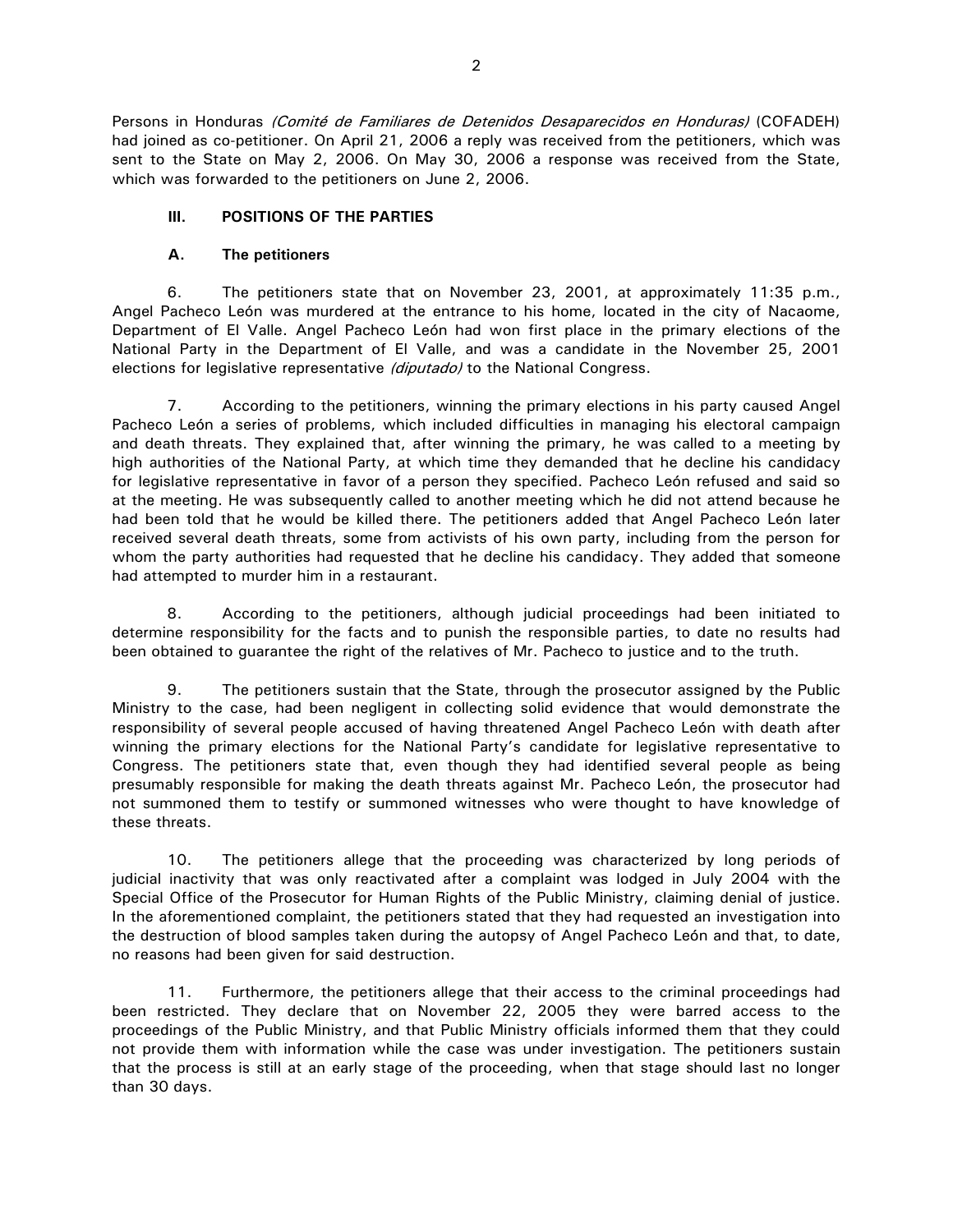12. The petitioners allege that, although the State has claimed the exception of nonexhaustion of domestic remedies, it has not specified which remedies these are nor the extent of their effectiveness. The petitioners also declare that, in the instant case, the exception provided for in Article 46.2.c of the Convention is admissible, and that, accordingly, it is not necessary to exhaust domestic judicial remedies since there was an unwarranted delay in the administration of justice.

13. Based on the arguments of fact and law, the petitioners affirm that the State of Honduras has violated Articles 8 (legal guarantees) and 25 (judicial protection), in relation to Article 1.1 of the American Convention.

# **B. The State**

14. In its reply to the complaint, the State holds that, as of November 23, 2001, through its different administrators of justice, it has guaranteed due legal process and made efforts to identify the instigators and perpetrators of the death of Mr. Pacheco León. According to the State, proof of the foregoing is that on November 24, 2001, the court of first instance (Juzgado Seccional) of Nacaome initiated criminal proceedings to investigate the event and punish the responsible parties.

15. The State also sustains that three people were criminally charged, given commitment orders, and put at the disposition of the court. Because of insufficient evidence, however, these three people were set free.

16. The State declares that although the criminal proceedings initiated after the death of Mr. Pacheco León have been in at an early stage for more than four years, efforts are still being made to identify the responsible parties. Also, according to the State the legal provision setting a maximum 30 days for the early stage applies to situations where someone is in custody because of the proceedings, which has not occurred in the instant case.

17. The State affirms that the petitioners have had physical access to the proceedings and that, in addition, the authorities have replied to the petitioners' telephone inquiries and kept them abreast of the progress of the investigation.

18. Finally, the State declares that, although it does not deny that the proceeding has been extensive, the delay is warranted and that the duration of the period for concluding an investigation should be determined on a case-by-case basis, and that the instant case is complex.

19. In short, the State requests that the petition be declared inadmissible because domestic legislation has effective and suitable remedies for addressing human rights violations, and that in the instant case the petitioners have not lodged or exhausted domestic judicial procedures and remedies.

# **IV. ANALYSIS**

# **A. The Commission's competence** *ratione loci, ratione personae, ratione temporis,* **and** *ratione materiae*

20. The petitioners are empowered under Article 44 of the American Convention to lodge complaints with the IACHR. The petition identifies individual people as purported victims, whose rights Honduras pledged to respect and guarantee under the American Convention. The Commission notes that Honduras is a State party to the American Convention, having ratified it on September 8, 1977. Thus, the Commission has competence *ratione personae* to examine the petition.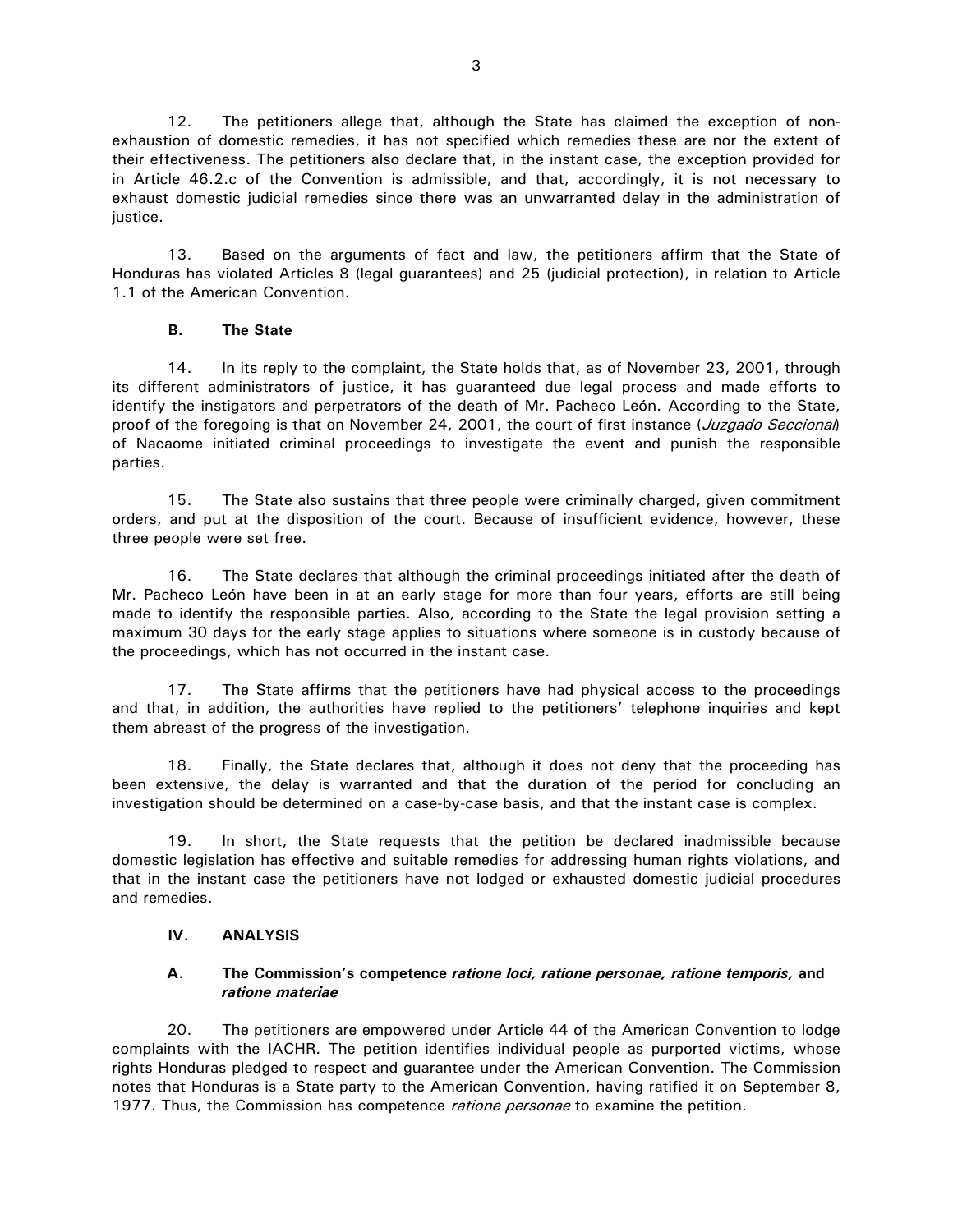21. The Commission has competence *ratione loci* to take cognizance of the petition, inasmuch as it alleges violations of rights protected under the American Convention that are to have taken place within the territory of a State party to that agreement. The IACHR has competence ratione temporis since the duty to respect and guarantee the rights protected under the American Convention was already in force for the State on the date that the events alleged in the petition took place. The Commission has competence *ratione loci* because the purported events occurred in the territory of Honduras, which has ratified the American Convention.

### **B. Other admissibility requirements**

# **1. Exhaustion of domestic remedies**

22. Article 46.1.a of the American Convention stipulates that, for a petition lodged with the Inter-American Commission to be admissible under Article 44 of the Convention, the remedies under domestic law must have been pursued and exhausted in accordance with generally recognized principles of international law. The purpose of this requirement is to ensure that national authorities are aware of the alleged violation of a protected right and, if appropriate, resolve the problem before embarking on an international process.

23. The requirement of prior exhaustion applies when national legislation has appropriate and effective remedies for remedying the alleged violation. Article 46.2 specifies that the requirement does not apply when domestic legislation does not afford due process of law for the protection of the right in question, or if the alleged victim was denied access to the domestic remedies; or if there has been unwarranted delay in rendering a final judgment under these remedies. As indicated in Article 31 of the Commission's Rules of Procedure, when the petitioner contends one of these objections, it is up to the State to demonstrate that the remedies under domestic law have not been previously exhausted, unless that is clearly evident from the record.

24. In the case at hand, the State requests that the petition be declared inadmissible because the petitioners have not exhausted domestic remedies in accordance with generally recognized principles of international law, especially, Article 46.1.a of the American Convention. The State added that the right of the victims to judicial protection is being safeguarded by the domestic justice system, and that, while the criminal proceedings have been in an early stage for more than four years, it is no less true that the State is continuing to make efforts to identify the responsible parties.

25. For their part, the petitioners allege that the investigation initiated officially by the State to clarify the events surrounding the death of Mr. Angel Pacheco León, and to judge and punish the responsible parties, has extended for an unwarranted period of time, has been ineffective, and has created impunity. They therefore request that the case be declared admissible pursuant to Article 46.2.c of the American Convention, which establishes that the requirements of prior exhaustion of domestic remedies and the deadline for lodging the petition are not applicable when there is an unwarranted delay in rendering a final judgment under the domestic remedies.

26. The Commission notes that the right of the State to claim that a petition is not admissible because domestic remedies have not been exhausted cannot serve as basis for halting or indefinitely delaying international action in aid of the defenseless victim. In a given case, if the domestic remedies take an unwarranted length of time, it can be deduced that they have lost their effectiveness to produce the result for which they were established. In that case, international protection mechanisms may be applied, including the aforementioned exceptions, which waive the requirement of exhaustion of domestic remedies.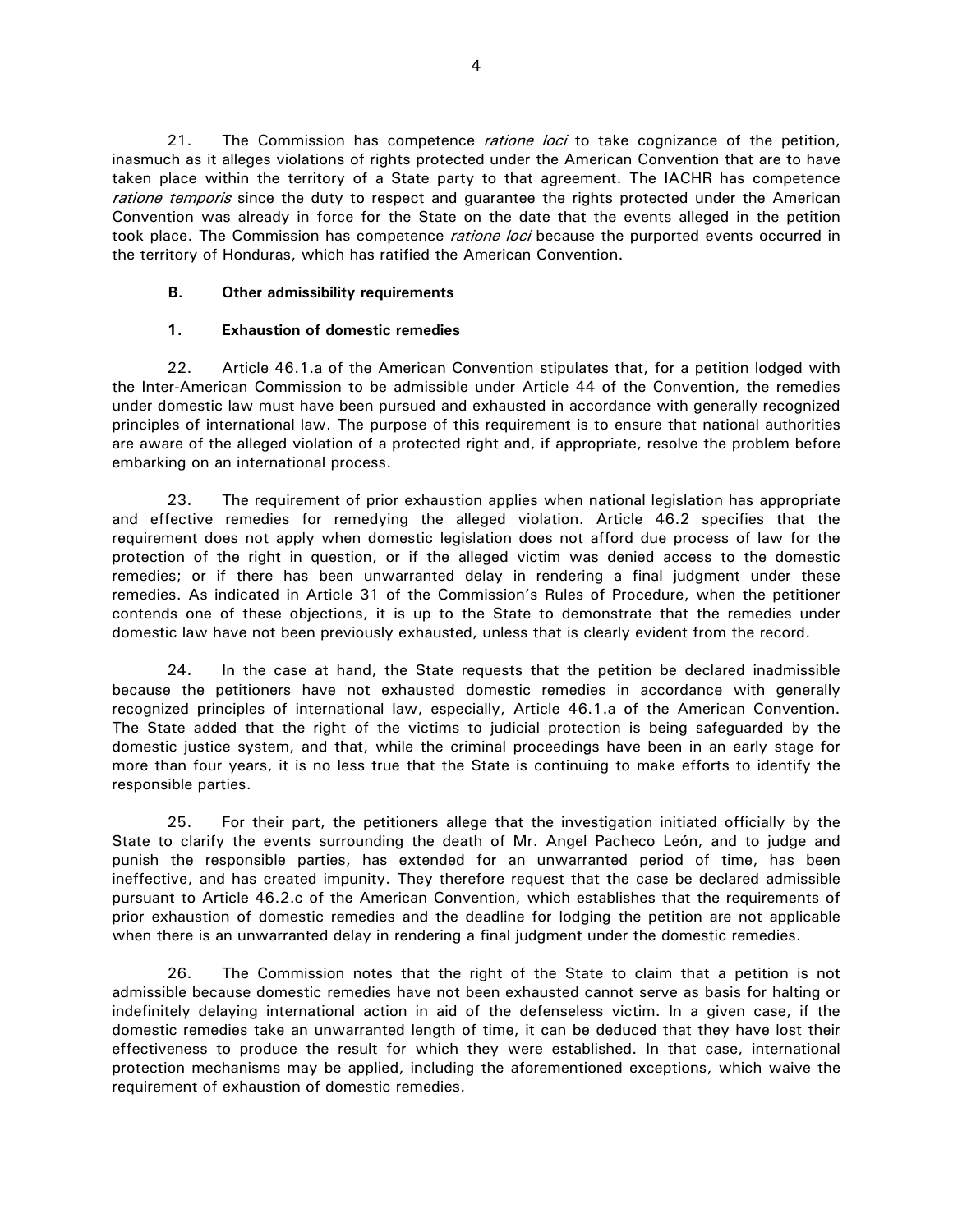27. The Commission considers that, as a general rule, criminal investigations must be conducted expeditiously to protect the interests of the victims and to preserve evidence.

28. In the instant case, in accordance with the information furnished by the parties, it is established that:

- Mr. Angel Pacheco León was a candidate for legislative representative for the National Party, in the Department of El Valle, for the elections to take place on 25 November 2001.
- On November 23, 2001, at approximately 11:35 p.m., Angel Pacheco León was murdered at the entrance to his home upon his return from a political meeting, in the presence of his son, Jimmy Pacheco.<sup>2</sup>

29. Criminal proceedings were begun on November 24, 2001, through an official proceeding of the Judge of First Instance (*Juez de Letras Seccional*) of Nacaome, Department of El Valle, who assigned the number 2748-01 to the file. In accordance with the information furnished by the parties, a series of steps were taken as part of the criminal proceedings, especially the following:

- Between November 27, 2001 and December 6, 2001, the court of first instance (Juzgado de Letras Seccional) of Nacaome, Department of El Valle, that was investigating the death of Angel Pacheco León, received the testimony of 30 people called as witnesses and/or suspects.<sup>[3](#page-4-1)</sup>
- Between November 24, 2001 and January 11, 2002, 49 people were brought before the Secretariat of Security to testify regarding the death of Angel Pacheco León.<sup>[4](#page-4-2)</sup>

<span id="page-4-0"></span> $\overline{a}$ <sup>2</sup> In depositions given by the minors Miguel Ángel Pacheco and Jimmy Pacheco, sons of Ángel Pacheco León, on 27 November 2001 before the examining magistrate. The document is in the file.

<span id="page-4-1"></span><sup>&</sup>lt;sup>3</sup> Testimony of Soraya Lizzel Reyes Maldonado, received on November 27, 2001; Testimony of the minor Miguel Ángel Pacheco, received on November 27, 2001; Testimony of Jimmy Javier Pacheco, received on November 27, 2001; Testimony of Manuel Antonio Vides Fuentes, received on November 28, 2001; Testimony of Oscar Geovanny Oliva Mejía, received on November 29, 2001; Testimony of Sandra Verónica Dubon Pereira, received on November 29, 2001; Testimony of Mauricio Edmundo Estrada Moreno, received on November 29, 2001; Testimony of Leonel García, received on November 29, 2001; Testimony of Doris Migdalia López Mejía, received on November 29, 2001; Testimony of Benedicto Díaz, received on November 29, 2001; Testimony of Merlin Omar Hernandez Díaz, received on November 29, 2001; Testimony of Roberto Emilio Peralta Córdova, received on November 29, 2001; Testimony of José Alejandro Benavides Rivera, received on November 29, 2001; Testimony of the minor Kevin David Umanzor López, received on November 29, 2001; Testimony of Santos Armando Umanzor, received on November 29, 2001; Testimony of Petronila Cabrera, received on November 29, 2001; Testimony of Jessica Balmelin Alvarado, received on November 29, 2001; Testimony of Juan Bautista Umanzor Paz, received on November 29, 2001; Testimony of Milena Umanzor López, received on November 29, 2001; Testimony of Maria Isabel Berríos Gutiérrez, received on November 29, 2001; Testimony of Karin Petronila Cruz López, received on November 29, 2001; Testimony of Felicito Montalbán Flores, received on November 29, 2001; Testimony of Sonia Elizabeth Gutiérrez García, received on November 29, 2001; Testimony of Jorge Alberto Carbajal (sic) Hernández, received on November 30, 2001; Testimony of Ever Antonio Sanche (sic), received on December 5, 2001; Testimony of Police Inspector Nelson Smith Hernández, received on December 5, 2001; Testimony of José Luís Gabrieles Blandín, received on December 5, 2001; Testimony of Jorge Alberto Berríos Escoto, received on December 5, 2001; Testimony of Nelson Francisco Murillo Pérez, received on December 6, 2001; Testimony of Wilmer Danilo Martel Valle, received on December 6, 2001.

<span id="page-4-2"></span>Continued... 4 Statement by Maria Griselda Álvarez (witness), given on November 24, 2001; Statement by Ersy Sagot Mejía Martínez, given on November 24, 2001; Statement by Felipe Santiago Gutiérrez (witness), given on November 24, 2001; Statement by Héctor Efraín Estrada Castro (suspect), given on November 24, 2001; Statement by Fausto Alberto Chirino Vijíl (suspect), given on November 24, 2001; Statement by Soraya Lizzel Reyes Maldonado, given on November 24, 2001; Statement by Guillermo Eloy Bonilla Briceño (witness), given on November 24, 2001; Statement by Raymundo Guevara Sánchez (witness), given on November 24, 2001; Statement by Ebans Amauri Guerra (witness), given on November 24, 2001; Statement by Santos Armando Umanzor (witness), given on November 24, 2001; Statement by Juan Bautista Umanzor Paz (witness), given on November 24, 2001; Statement by Héctor Armando Jiménez Villatoro (witness), given on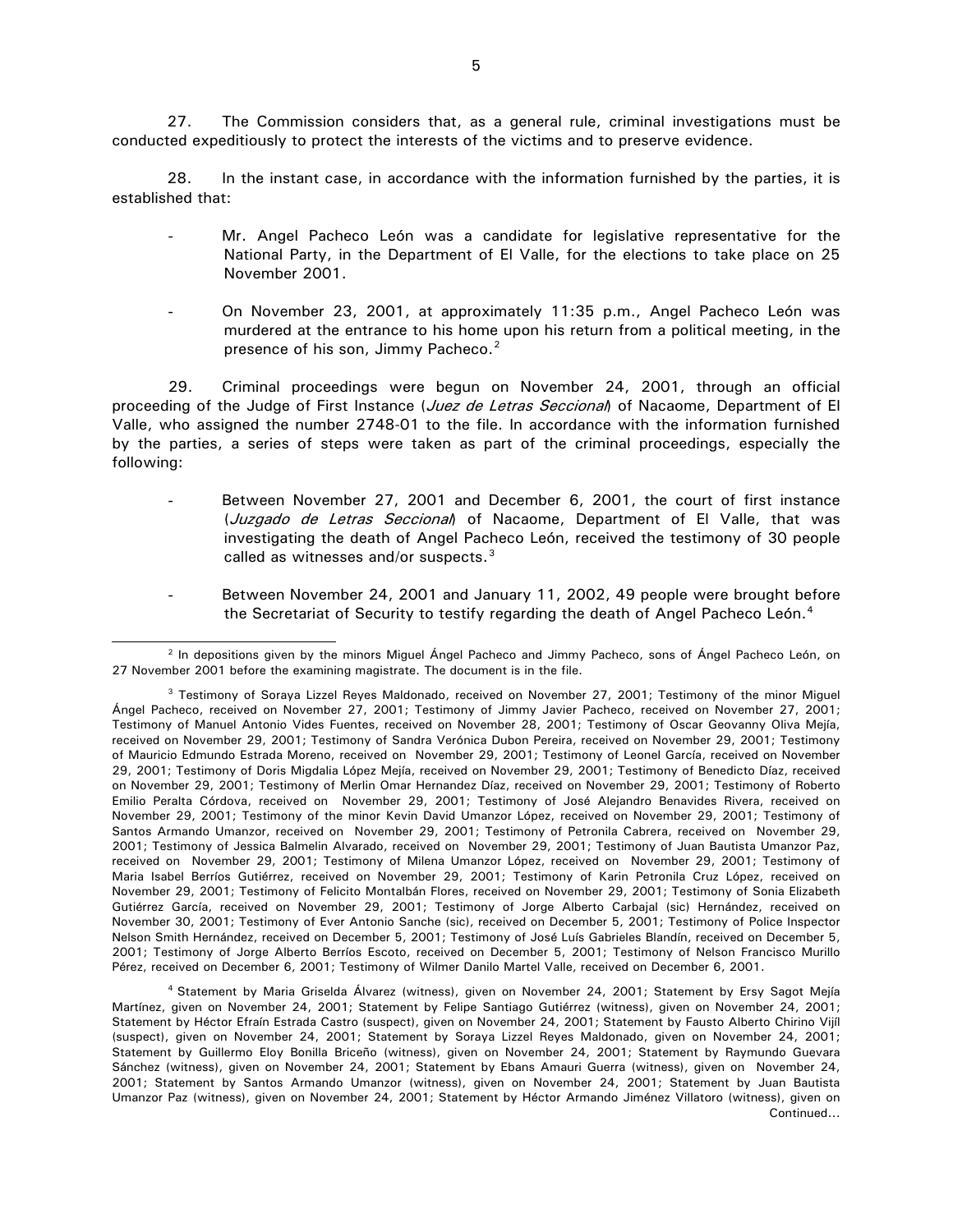- On November 25, 2001, the Sheriff and Departmental Chief No. 17 filed a complaint against and put Héctor Efraín Estrada, Alberto Vijíl Espinal and Jehring Roberto Maldonado at the disposition of the Judge of First Instance (Juez de Letras Seccional) of Nacaome, on the assumption that they were responsible for the murder of Angel Pacheco León.
- On November 27, 2001 Mr. José Pacheco lodged a complaint with the Local Coordinator of the Public Ministry of Nacaome for the death of his brother Angel Pacheco León.
- On November 27, 2001 Jimmy Pacheco León was shown a line-up to identify the person who had killed his father, Angel Pacheco León. He did not recognize any of the people in the line-up. Next, Jimmy Pacheco León participated in a vehicle inspection to identify whether the vehicle confiscated from the suspects was the one seen at the time of his father's murder.
- On November 27, 2001 Héctor Efraín Estrada Castro and Yehring Roberto Maldonado (suspects) made their statements during of the preliminary examination.
- On November 28, 2001 Alberto Chirino (suspect) made his statement during the preliminary examination.
- On November 30, 2001 the Judge of First Instance (Juez de Letras Seccional) released Yehring Roberto Maldonado on bail and issued commitment orders for Héctor Efraín Estrada Castro and Alberto Vijíl Chirinos.
- On December 20, 2001 the Chief of the Homicide Section at the General Directorate of Criminal Investigation (DGIC) of Choluteca sent a report to the Regional Coordinator of the DGIC on the actions taken to investigate the murder of Angel

 $\overline{a}$ …Continuation

November 24, 2001; Statement by Alberto Vijíl Espinal (suspect), given on November 25, 2001; Statement by Yehrig Roberto Maldonado (suspect), given on November 25, 2001; Statement by Héctor Efraín Estrada Castro (suspect), given on November 25, 2001; Statement by Soraya Lizzel Reyes Maldonado (witness), given on November 27, 2001; Statement by José Alexis Benavides Rivera (witness), given on November 27, 2001; Statement by Jimmy Javier Pacheco (witness), given on November 27, 2001; Statement by Miguel Ángel Pacheco (witness), given on November 27, 2001; Statement by Jorge Alberto Carbajal Hernández (witness), given on November 29, 2001; Statement by Mario Alberto Romero Albarado (sic) (witness), given on November, 29 2001; Statement by Oscar Giovanny Oliva Mejía (witness), given on November 29, 2001; Statement by Maria Luisa Reyes (witness), given on November 29, 2001; Statement by Rómulo Reyes (suspect), given on November 29, 2001; Statement by Osman Amado Canales (witness), given on 30 November 2001; Statement by Merlin Omar Hernández Díaz (witness), given on December 3, 2001; Statement by Fausto Alberto Viril Chirinos (suspect), given on December 3, 2001 (he also declared as "Fausto Alberto Chirinos Vijíl" on November 24, 2001); Statement by Héctor Efraín Estrada Castro (suspect), given on December 3, 2001; Statement by Reymundo Guevara Sánchez (witness), given on 4 December 2001; Statement by Carlos Roberto Rodríguez Varela (witness), given on December 6, 2001; Statement by Carlos Roberto Rodríguez Varela (witness), given on December 6, 2001; Statement by Johann Yamileth Manzanares (witness), given on December 6, 2001; Statement by Carlos Antonio Flores (witness), given on December 6, 2001; Statement by Alex Mauricio Matute (witness), given on December 6, 2001; Statement by Juan Enrique Padilla (witness), given on 7 December 2001; Statement by Maria Santiago Martinez (witness), given on December 13, 2001; Statement by María Leomédes Mejía (witness), given on December 14, 2001; Statement by Leonel Melgar García (witness), given on December 14, 2001; Statement by Nelson Javier Reyes Matamoros (witness), given on December 14, 2001; Statement by Felicito Montalván Flores (witness), given on December 14, 2001; Statement by Pillar Maldonado (witness), given on December 14, 2001; Statement by Casimiro Gutiérrez (witness), given on December 14, 2001; Statement by Juana Ordoñez Sosa (witness), given on December 14, 2001; Statement by Florencio Jiménez Santos (witness), given on December 14, 2001; Statement by Sipriano Gutiérrez Mejía (witness), given on December 14, 2001; Statement by Alonso Rodríguez (witness), given on January 3, 2002; Statement by Juan Carlos Rodríguez Silva (witness), given on January 10, 2002; Statement by Mirna Martínez López (witness), given on January 11, 2002; Statement by Héctor Armando Jiménez (witness), given on January 11, 2002.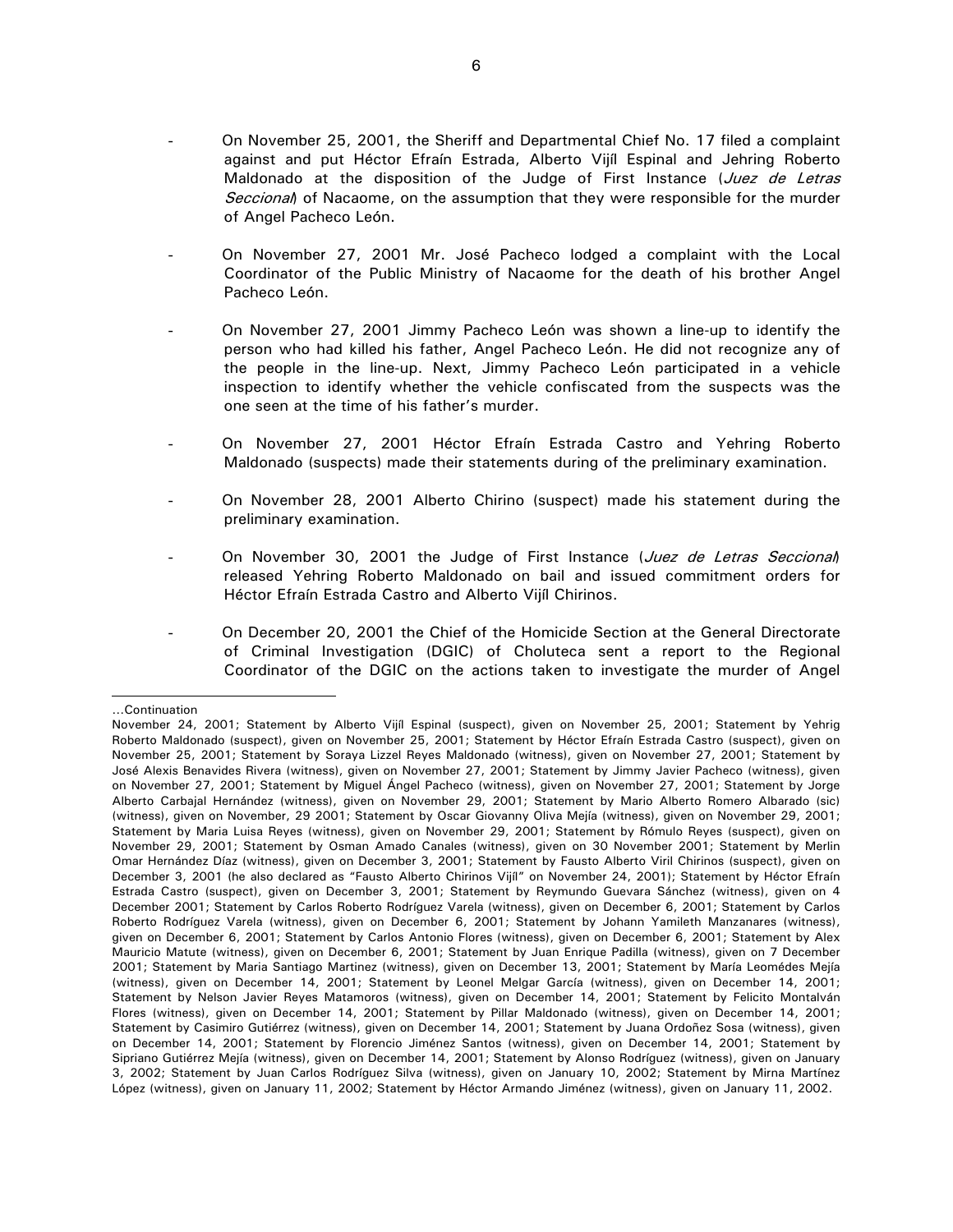Pacheco. She stated that some witnesses had named the alleged instigators of the homicide of Mr. Pacheco, but were unwilling to give a written declaration for fear of their lives. The Section Chief requested the General Coordinator to make the necessary arrangements to protect these witnesses.

- On February 11, 2002 the Chief of the Homicide Section at the General Directorate of Criminal Investigation (DGIC) of Choluteca sent another report to the Regional Coordinator of the DGIC on the investigation into the homicide of Angel Pacheco. In this report she named six suspects and her reasons for this determination.
- On October 15, 2002 the defense attorney of Héctor Efraín Estrada, Alberto Vijíl Espinal, and Jehring Roberto Maldonado requested a stay of proceedings.
- On July 6, 2004 Marlene Pacheco, Maria Regina Pacheco, and José Pacheco lodged a complaint with the Public Ministry, naming seven people as the suspected instigators of the murder of Angel León Pacheco.<sup>[5](#page-6-0)</sup>

30. Pursuant to the information provided by the parties, although a number of actions were taken in the criminal proceedings to investigate the murder of Pacheco León, no positive results were obtained. The Commission also observes that for long periods of time the criminal investigation was inactive, despite the fact that several suspects of the murder had been named during the first actions ordered by the court. Indeed, as of the date of this report, the people identified by the witnesses and family members as the presumed instigators of the murder of Angel Pacheco León have not been summoned to testify before the Honduran courts of law. At present, no one has been arrested for the murder of Angel Pacheco León, as reported by the State in its May 26, 2006 communication to the IACHR, although it adduces that several persons are suspected of having committed the crime.

31. Although the State argues that this is a complex case, the Commission observes that, in accordance with the information contained in the file, Mr. Pacheco was murdered on November 23, 2001 after receiving a series of threats unless he withdrew as a National Party candidate for legislative representative. The information provided by the parties does not establish that an investigation was conducted of the people who issued Pacheco a death threat a few days before he was murdered, nor that an investigation was conducted of the people who asked Mr. Pacheco to withdraw his candidacy for legislative representative in favor of a third party. Nor has it been established that an investigation was conducted of the relationship between these facts, since one of the people who allegedly threatened Pacheco's life was precisely the person in favor of whom he was asked to decline his candidacy. Almost five years after the occurrence of the facts that gave rise to criminal investigation number 2748-01, they have not been clarified.

32. The Commission considers that the amount of time that has elapsed without an effective investigation, processing, and punishing of the responsible parties is a manifestation of unwarranted delay and the unlikely effectiveness of domestic legal remedies.

33. Finally, the Commission considers it important to clarify that exceptions to the rule of prior exhaustion of domestic remedies are closely related to the determination of possible violations of certain rights enshrined in the Convention, such as the right to due process (Article 8) and the right to judicial protection (Article 25). Nonetheless, Article 46.2 of the American Convention, by its nature and purpose, is a rule that stands autonomously from the substantive provisions of the Convention, and depends on a different standard of appreciation from that used to

<span id="page-6-0"></span> <sup>5</sup> Filed as complaint number 14088-2004.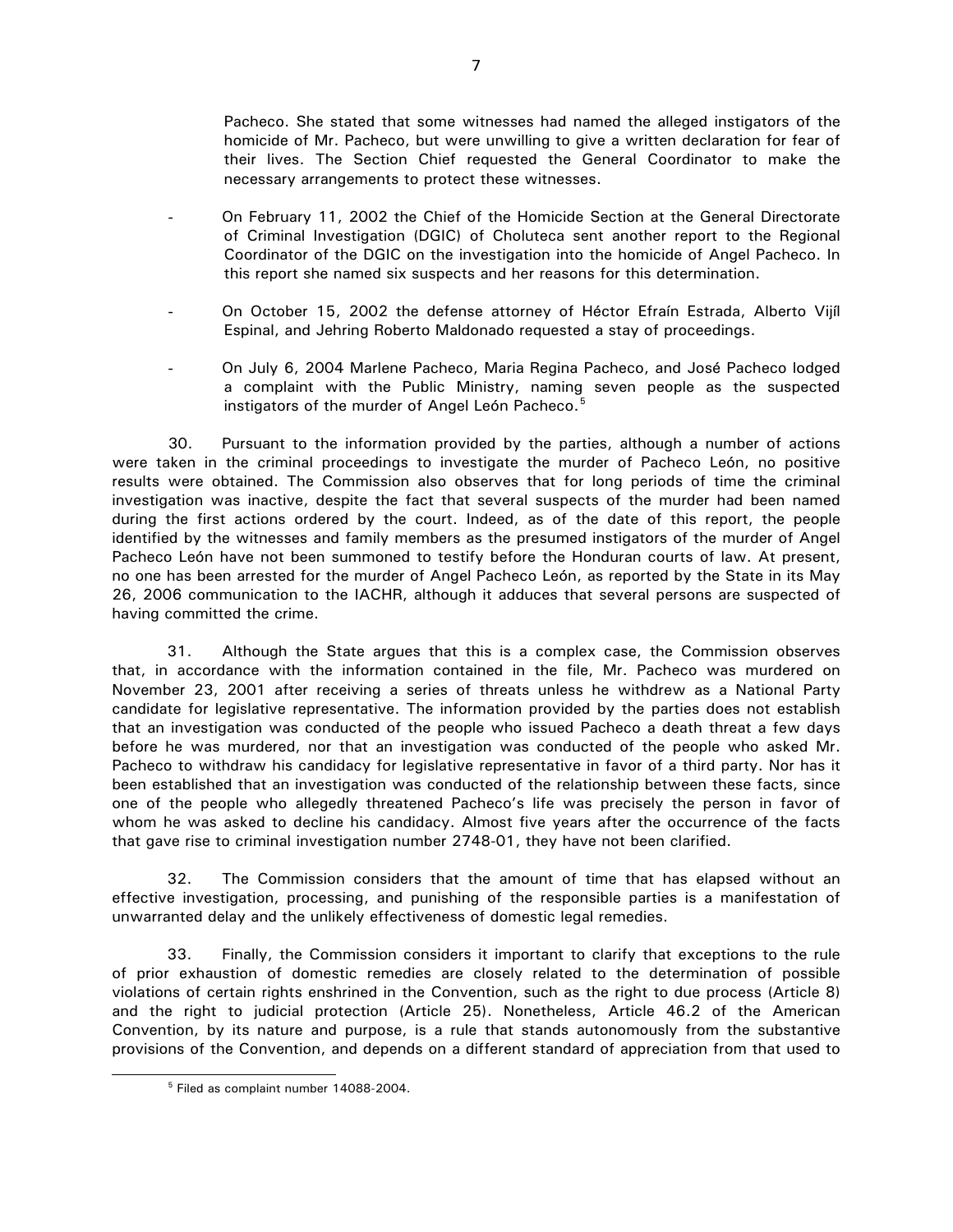determine violations of Articles 8 and 25 of this Convention. Thus, the applicability of the exceptions to the rule of prior exhaustion of domestic remedies referred to in subparagraphs (a), (b), and (c) of Article 46.2 should be made prior to and separate from the analysis of merits, which the Commission is doing with the issuance of the present report.

34. Therefore, the reasons why the domestic remedies were not exhausted and the legal effect of nonexhaustion of the domestic remedies will be examined when the Commission studies the merits of the case to determine if the aforementioned Articles 8 and 2[5](#page-7-0) have been violated.<sup>[7](#page-7-1)</sup>

35. In view of the foregoing, the Commission concludes that the complaint *sub judice* is admissible based on the exceptions stipulated in Article 46.2.c of the American Convention.

# **2. Deadline**

36. Article 46.1.b of the American Convention stipulates that for a petition to be admitted it must be "lodged within a period of six months from the date on which the party alleging violation of his rights was notified of the final judgment."

37. The Commission has concluded that there was an unwarranted delay in the handling of domestic judicial remedies and that the exception stipulated in Article 46.2.c of the American Convention applies. Accordingly, it is clear that no final judgment has yet been made which can be used as the basis for counting a six-month period, as called for in paragraph 1, subparagraph (b) of the above article. Without detriment to the foregoing, the Commission considers that the complaint has been lodged within a reasonable period of time, based on the date on which the victims' rights were presumably violated, and that the deadline for presentation of petitions has been met in accordance with the provisions of Article 32 of its Rules of Procedure.

# **3. Duplication of proceedings and** *res judicata* **at the international level**

38. From the file, it does not appear that the subject of the petition is pending in another international proceeding, nor that it is substantially the same as one previously studied by the Commission or another international body. Thus, the Commission considers that the requirements established in Articles 46.1.c and 47.d of the Convention have been met.

#### **4. Nature of the facts alleged**

39. The Commission considers that there is no evidence that the petition presented is groundless or out of order and that, *prima facie*, the arguments of the petitioners regarding the purported violation of the rights to judicial guarantees and to judicial protection, to the detriment of the relatives and the widow of Angel Pacheco León, could represent a violation of the rights guaranteed under Articles 8 and 25 of the Convention, with regard to Article 1.1 of that same instrument. Accordingly, the Commission considers that the requirements established under Article 47.b and c of the American Convention have been met.

<span id="page-7-0"></span><sup>&</sup>lt;sup>6</sup> See IACHR, Report Nº 54/01, Case 12,250, Massacre of Mapiripán, Colombia, para. 38, and IACHR Juan Humberto Sánchez, Honduras, Report Nº 65/01, Case 11,073, March 6, 2001, para. 51. IACHR, Report Nº 15/02, Admissibility, Petition 11.802, Ramón Hernández Berrios et al., Honduras, February 27, 2002.

<span id="page-7-1"></span><sup>&</sup>lt;sup>7</sup> See IACHR, Report Nº 54/01, Case 12,250, Massacre of Mapiripán, Colombia, para. 38, and IACHR Juan Humberto Sánchez, Honduras, Report Nº 65/01, Case 11,073, March 6, 2001, para. 51. IACHR, Report Nº 15/02, Admissibility, Petition 11.802, Ramón Hernández Berrios et al., Honduras, February 27, 2002.